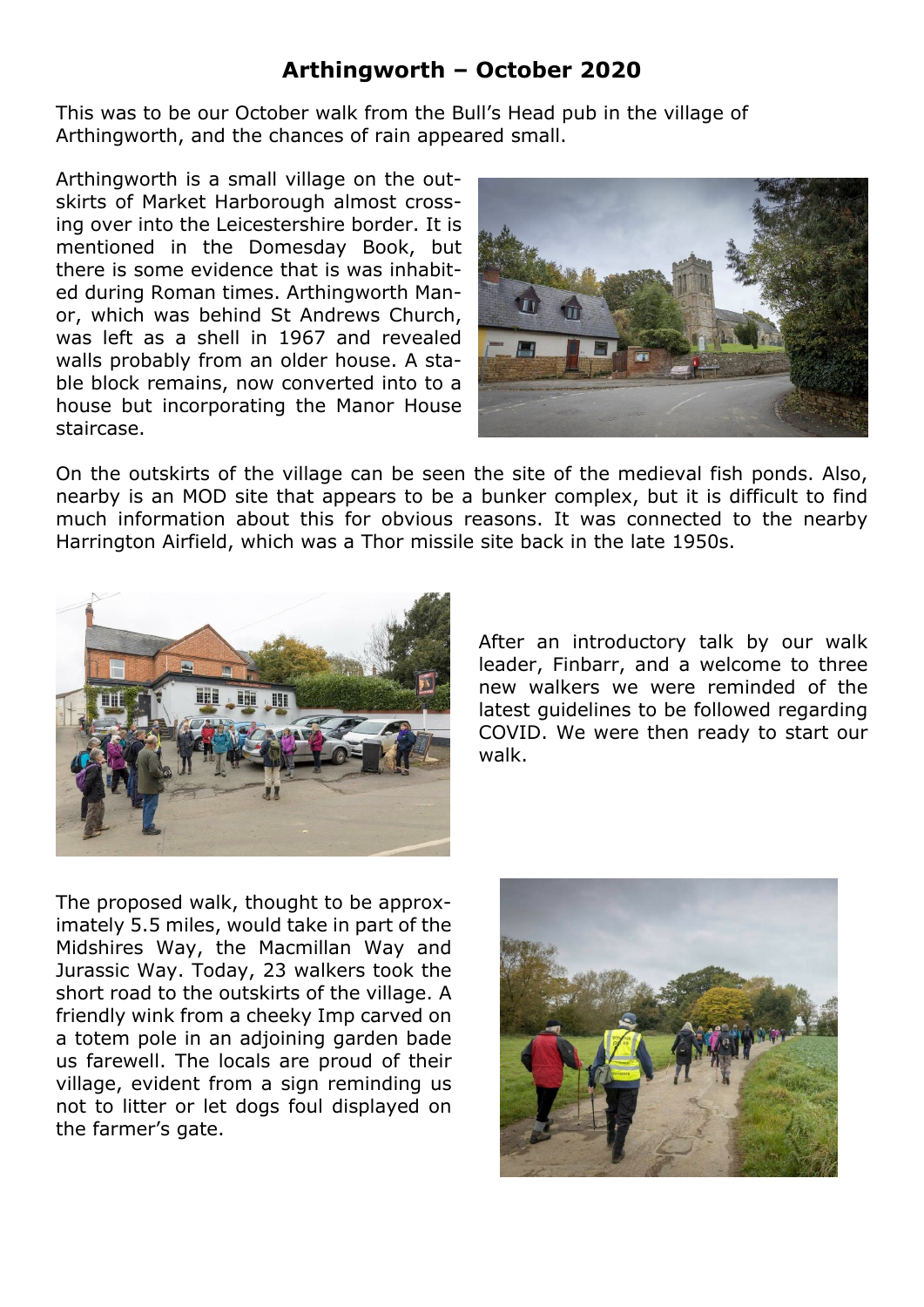

Leaving the farm track, the steeply ascending path brought us to the summit with spectacular views to all sides. Well worth the huffing and puffing to get there.



The descent brings into view the steeple of Braybrooke church. On reaching the minor road to Greater Oxendon a small number who wished for a shorter walk left us, leaving the majority to take the foot path opposite.

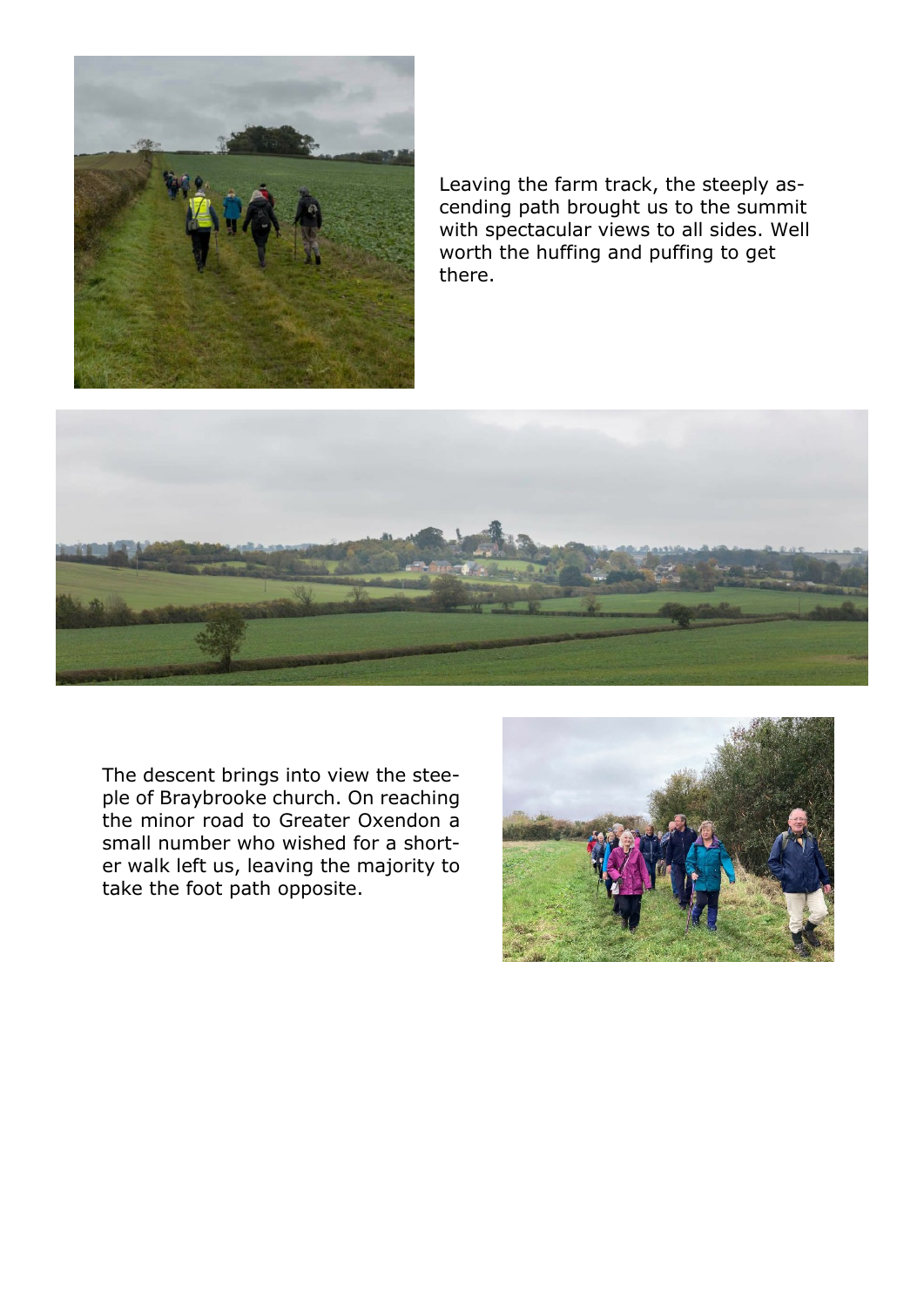With high hedges to both sides, and trying to avoiding the temptation of the remaining profusion of overripe blackberry laden brambles, a fingerpost at its end directed us to the Brampton Valley Way.

Reaching the embankment signalled a convenient time to stop and take on water and fuel in the form of a welcome banana or biscuit. With a group photo opportunity taken and tired limbs rested, we were ready to continue.



With our torches drawn, we approached the Oxendon tunnel …